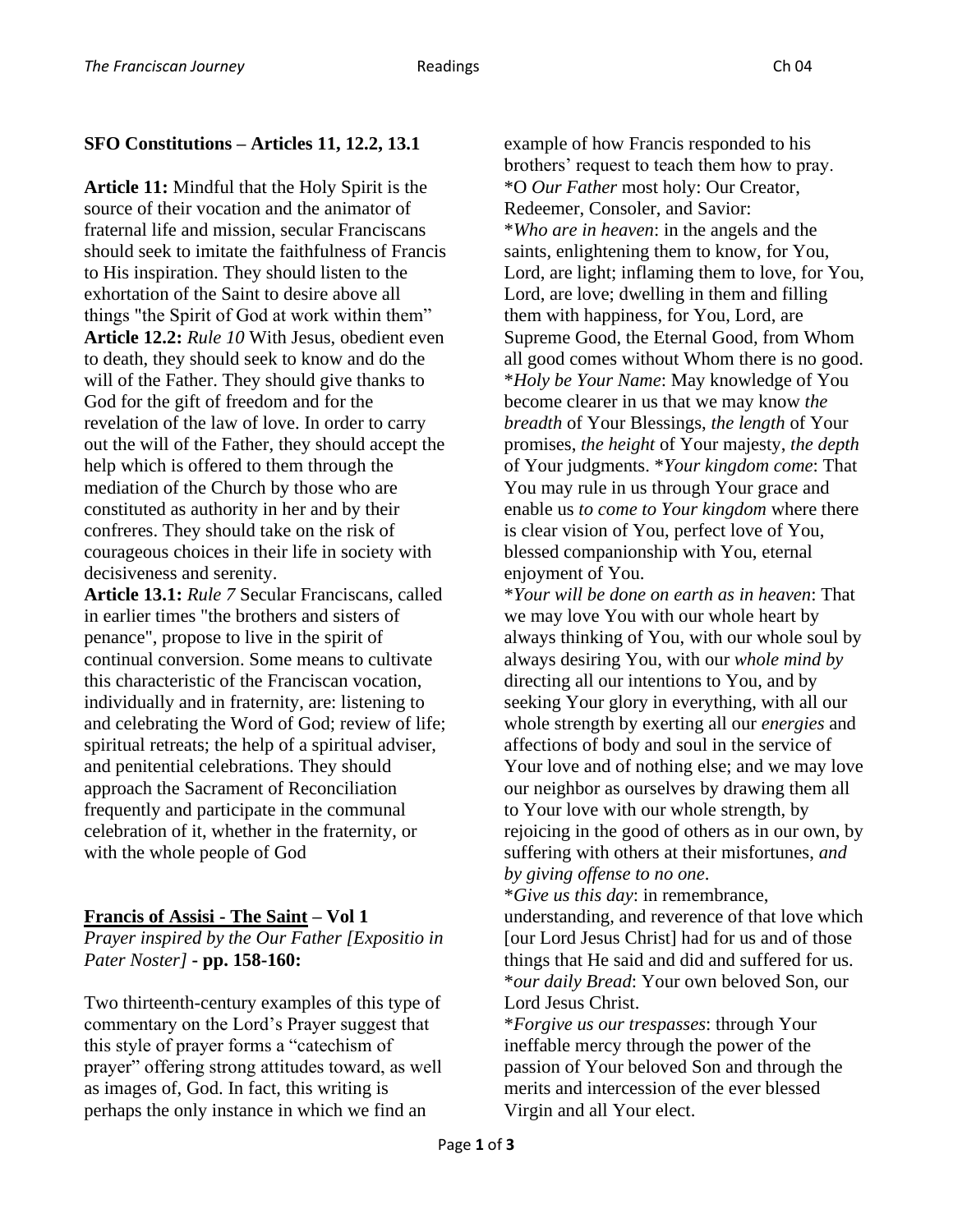\**As we forgive those who trespass against us*: And what we do not completely forgive, make us, Lord, forgive completely that we may truly love our enemies because of You and we may fervently intercede for them before You,

*returning no one evil for evil* and may strive to help everyone in You.

\**And lead us not into temptation*: hidden or obvious, sudden or persistent,

\**But deliver us from evil*: past, present and to come.

\*Glory to the Father, and to the Son, and to the Holy Spirit, as it was in the beginning, is now, and will be forever. Amen.

## **Deus Caritas Est – Pope Benedict XVI – Paragraph 31:**

The distinctiveness of the Church's charitable activity

31. The increase in diversified organizations engaged in meeting various human needs is ultimately due to the fact that the command of love of neighbour is inscribed by the Creator in man's very nature. It is also a result of the presence of Christianity in the world, since Christianity constantly revives and acts out this imperative, so often profoundly obscured in the course of time. The reform of paganism attempted by the emperor Julian the Apostate is only an initial example of this effect; here we see how the power of Christianity spread well beyond the frontiers of the Christian faith. For this reason, it is very important that the Church's charitable activity maintains all of its splendour and does not become just another form of social assistance. So what are the essential elements of Christian and ecclesial charity?

a) Following the example given in the parable of the Good Samaritan, Christian charity is first of all the simple response to immediate needs and specific situations: feeding the hungry, clothing the naked, caring for and healing the sick, visiting those in prison, etc. The Church's charitable organizations, beginning with those of Caritas (at diocesan, national and international levels), ought to do

everything in their power to provide the resources and above all the personnel needed for this work. Individuals who care for those in need must first be professionally competent: they should be properly trained in what to do and how to do it, and committed to continuing care. Yet, while professional competence is a primary, fundamental requirement, it is not of itself sufficient. We are dealing with human beings, and human beings always need something more than technically proper care. They need humanity. They need heartfelt concern. Those who work for the Church's charitable organizations must be distinguished by the fact that they do not merely meet the needs of the moment, but they dedicate themselves to others with heartfelt concern, enabling them to experience the richness of their humanity. Consequently, in addition to their necessary professional training, these charity workers need a "formation of the heart": they need to be led to that encounter with God in Christ which awakens their love andopens their spirits to others. As a result, love of neighbour will no longer be for them a commandment imposed, so to speak, from without, but a consequence deriving from their faith, a faith which becomes active through love (cf. Gal 5:6).

b) Christian charitable activity must be independent of parties and ideologies. It is not a means of changing the world ideologically, and it is not at the service of worldly stratagems, but it is a way of making present here and now the love which man always needs. The modern age, particularly from the nineteenth century on, has been dominated by various versions of a philosophy of progress whose most radical form is Marxism. Part of Marxist strategy is the theory of impoverishment: in a situation of unjust power, it is claimed, anyone who engages in charitable initiatives is actually serving that unjust system, making it appear at least to some extent tolerable. This in turn slows down a potential revolution and thus blocks the struggle for a better world. Seen in this way, charity is rejected and attacked as a means of preserving the status quo. What we have here, though, is